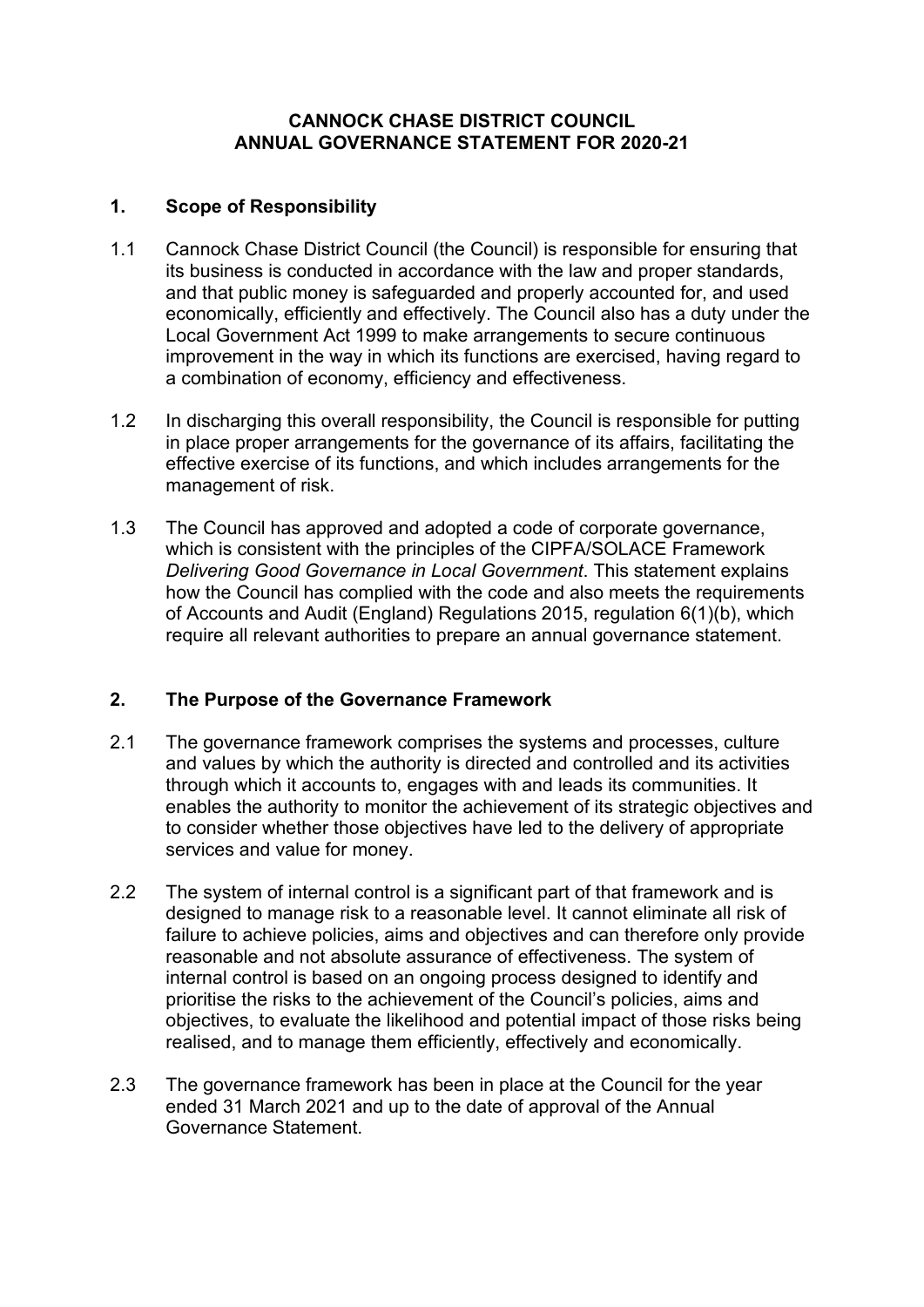2.4 At the point that the first national lockdown came into effect, the Council had to make a number of changes to its normal governance arrangements and many of these have remained in place since that time. The modified arrangements have adequate controls in place and have been kept under review.

#### **3. The Governance Framework**

- 3.1 The Council has adopted a local Code of Governance, which can be found on the Council's website. The Code is comprised of 6 key principles:
	- 1. Behaving with integrity, demonstrating strong commitment to ethical values, and respecting the rule of law.
	- 2. Ensuring openness and comprehensive stakeholder engagement.
	- 3. Defining the vision and outcomes for the local area and determining the actions necessary to achieve the intended outcomes.
	- 4. Developing the entity's capacity, including the capability of its leadership and the individuals within it.
	- 5. Managing risks and performance through robust internal control and strong public financial management.
	- 6. Implementing good practices in transparency, reporting, and audit to deliver effective accountability.
- 3.2 The key components of the Governance Framework are summarised in the diagram at Annex 1.
- 3.3 A key element of the Council's governance arrangements concerns safeguarding. Cannock Chase District Council has both a moral and legal obligation to ensure a duty of care for children and vulnerable adults across its services.

We are committed to ensuring that all children and vulnerable adults are protected and kept safe from harm whilst engaged in services organised and provided by the Council. We do this by:

- Having a Child & Adult Protection Policy and procedure in place endorsed by the Staffordshire Safeguarding Children Board and Staffordshire and Stoke Adult Safeguarding Partnership
- Having child & adult protection processes which give clear, step-by-step guidance if abuse is identified
- Safeguarding training programme in place for staff and members
- Carrying out the appropriate level of DBS checks on staff and volunteers
- Working closely with Staffordshire Safeguarding Children Board & Staffordshire & Stoke-on-Trent Adult Safeguarding Partnership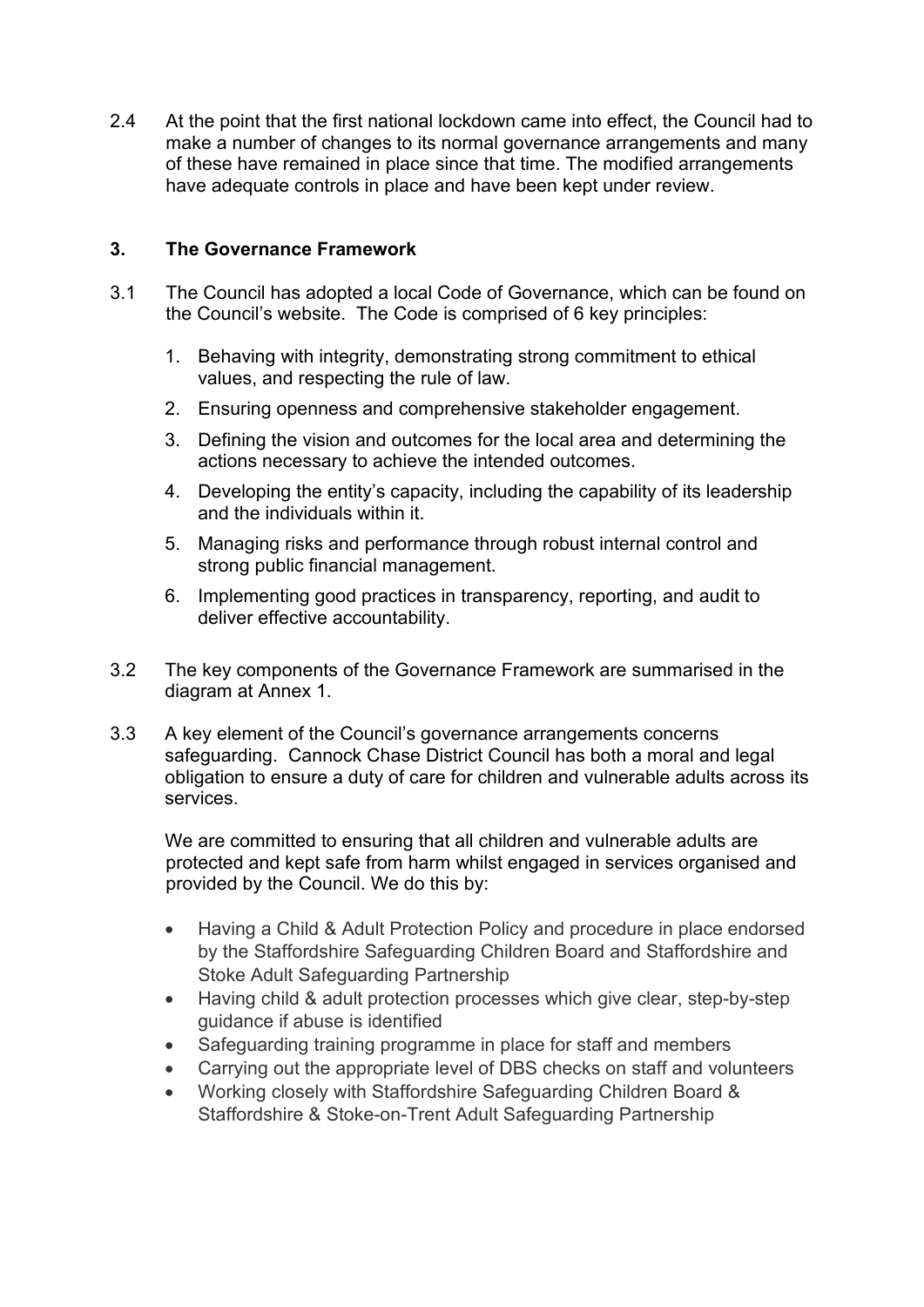#### **4. Review of effectiveness**

- 4.1 The Council has responsibility for conducting, at least annually, a review of the effectiveness of its governance framework including the system of internal control. The review of effectiveness is led by the Head of Governance & Corporate Services who has responsibility for the development and maintenance of the Code of Governance. The review is informed by the work of Members, the senior officers within the Council and also by comments made by the External Auditors and other review agencies and inspectorates. The process that has been applied in maintaining and reviewing the effectiveness of the governance framework is set out below.
- 4.2 **The Authority -** the Head of Governance and the Monitoring Officer, on behalf of the Council, undertakes reviews of the Council's governance arrangements on an ongoing basis. Work to support this includes a self-assessment review against the Code of Governance, reviews of the Constitution, Financial Regulations, the Scheme of Delegation and policies, processes and practices throughout the year. No new issues have been identified in 2020-21.
- 4.3 **The Executive** the Cabinet monitors the effectiveness of the governance framework through the consideration of regular performance and financial management reports. Individual Cabinet members receive regular feedback from senior officers on the delivery of services and the achievement of objectives and targets. Issues of strategic and corporate importance are referred to the Cabinet. There is also a formal Shadow Cabinet in place, which provides an opportunity to challenge decisions and how they are made.

As a result of the need to make urgent decisions during the pandemic, regular meetings were held with all political group leaders to brief them and take decisions where necessary. A Recovery Overview Board comprising all Group Leaders and a number of Cabinet Members was established to shape the response to and planning for recovery from the pandemic.

- 4.4 **Overview and Scrutiny committees** the Council had 4 Scrutiny Committees during 2019-20, which were aligned to the Council's priorities. The Scrutiny Committees review decisions made by Cabinet and areas of concern. They can "call-in" a decision that has been made by the Cabinet when they consider the decision is not in accordance with the Council's Constitution. The Scrutiny Committees:
	- (i) determine their own work programme at the beginning of each year and this includes the provision of updates, briefings and reviews of services/activities; and
	- (ii) consider regular performance management information from senior management.
- 4.5 **The Audit & Governance Committee -** is responsible for overseeing the Council's governance arrangements. The Committee monitors the effectiveness of risk management, reviews corporate governance issues, the work of Internal Audit and the anti-fraud & corruption arrangements throughout the year.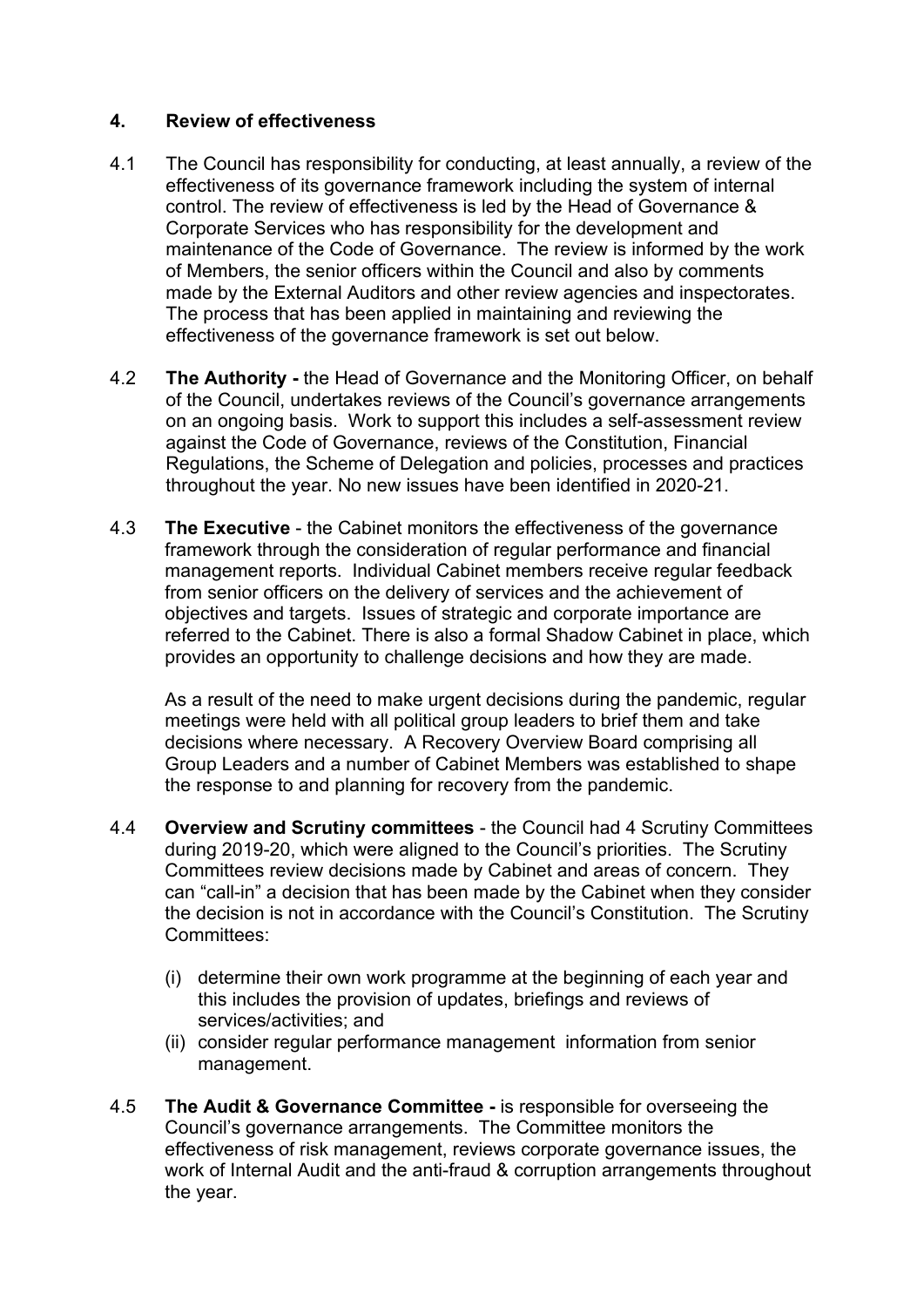The Audit & Governance Committee receives quarterly reports on:

- the work of internal audit in reviewing the systems and processes to ensure that they are adequate; and
- updates on the management of the Council's strategic risks. A strategic risk register is in place, which identifies and evaluates the risks faced by the Council in delivering its objectives. Work is ongoing to review and address these risks and update the risk register accordingly
- 4.6 **The Standards Committee** is responsible for the ethical framework of the Council. The Committee works closely with the Monitoring Officer in dealing with complaints about Members conduct and promoting high standards of conduct.
- 4.7 **Internal Audit –** is responsible for reviewing the effectiveness of the Council's governance arrangements, including the system of internal control, and reporting on its adequacy. Internal Audit is a key source of assurance for the Annual Governance Statement and operates in accordance with the Public Sector Internal Audit Standards. Internal Audit reviews the internal control system following an audit plan based on an assessment of the potential risks for the various systems and procedures.

The Audit Plan for 2020-21 was revised as a result of the pandemic with work focussed on systems where controls were changed to support the move to homeworking and new areas of work arising from Covid response and recovery work. This work has been used to provide an independent view on the adequacy of the governance framework.

In the annual report to the Audit & Governance Committee, the Chief Internal Auditor has independently assessed the Council's internal control environment and given a "**partial assurance"** opinion that the Council's governance arrangements were operating adequately and there were no instances where any breakdown of control resulted in a material discrepancy. The Chief Internal Auditor has identified Cyber and Network Security as a significant issue for inclusion in the Annual Governance Statement. Where deficiencies in internal control were identified during reviews, assurance was provided that these had been or would be resolved in an appropriate manner. Such cases will continue to be followed-up as part of the routine operation of the Internal Audit function.

- 4.8 **Risk Management -** during 2020-21 the Audit & Governance Committee received regular progress reports regarding the management of strategic risks. There are currently 4 red risks for inclusion as significant governance issues:
	- The Council's financial stability is adversely affected in the short and medium term;
	- The economy of the District is adversely impacted;
	- The Council's key contractors remain sustainable and continue to provide value for money; and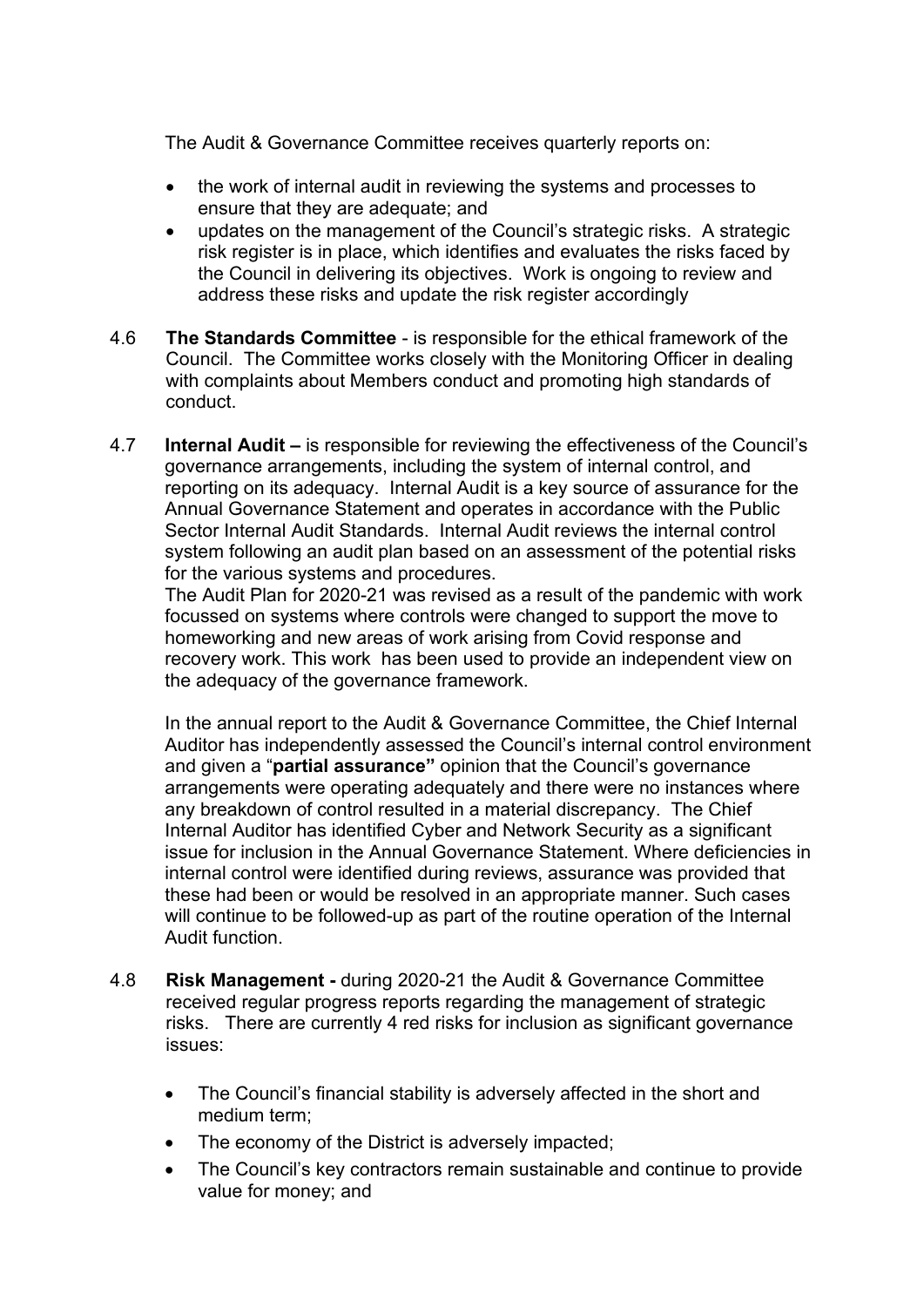- The Council doesn't have sufficient officer capacity or financial resources to sustain delivery of essential services, key projects and support work on recovery
- 4.9 **Statements of Assurance from Heads of Service**  assurances were sought from the Heads of Service as to the effectiveness of a number of aspects of the Governance Framework as it operates in their service areas. The following issues have been identified:
	- Cyber security
	- Ongoing support to the Council's leisure contractor, IHL
	- Impact of the pandemic on the District's economy
- 4.10 **Assurance from the Statutory Officers** assurances have been sought, through discussions with the Head of Paid Service (ie Managing Director), the Monitoring Officer (Head of Law & Administration at SBC) and the s151 Officer (Head of Finance) with regard to their responsibilities for governance.
	- The Head of Paid Service has overall responsibility for the organisation, appointment and management of staff.
	- The Chief Financial Officer (s151 Officer) has overall responsibility for the financial management of the Council. Throughout the year the s151 Officer ensures that the financial position of the Council is monitored, that consideration is given to financial implications when taking decisions and with the support of internal audit that financial processes are complied with.
	- The Monitoring Officer has overall responsibility for:
		- $\triangleright$  reporting on matters he/she believes are, or are likely to be, illegal or amount to maladministration;
		- $\triangleright$  matters relating to the conduct of Members and officers; and
		- $\triangleright$  the operation of the Council's constitution.

The Statutory Officers have identified the following as significant governance issues:

- Planning for recovery for the District and the Council
- Financial pressures as a result of the pandemic;
- Capacity issues in trying to maintain the delivery of essential services and plan for recovery for the District;
- Further sharing of services with Stafford Borough Council;
- Effect of the pandemic on the ability to hold decision making meetings
- Implementation of the new finance system.
- 4.11 **External Audit / Other Review Agencies -** during the year the Council received the following key reports:
	- (i) Audit Findings (dated 26 November 2020 and reported to Audit & Governance Committee 30 November 2020); and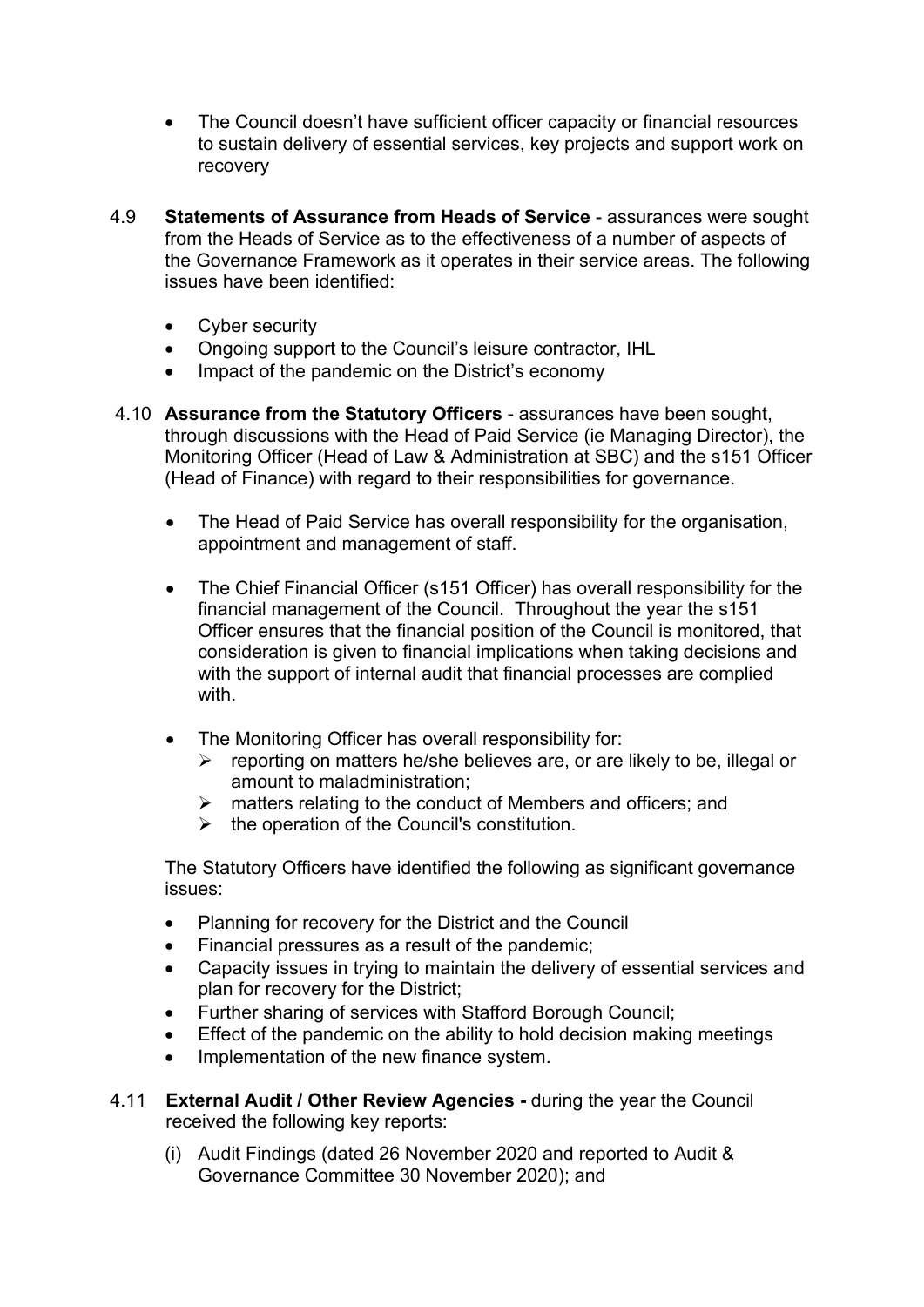(ii) Annual Audit Letter (dated 25 March 2021 and reported to Audit & Governance Committee 6 April 2021).

The reports offered an unqualified opinion on the Council's financial statements and its arrangements for value for money and effective use of resources. No significant concerns were identified.

4.12 **Leadership Team** – in addition to the individual Heads of Service and Statutory Officers assurances, the members of Leadership Team have been consulted on the draft annual governance statement and the significant governance issues that should be included within it.

#### **5. Opinion on the Governance Framework**

- 5.1 The review of the effectiveness of the governance framework show that the arrangements continue to be fit for purpose and **reasonable assurance** can be given that the framework is operating adequately in practice.
- 5.2 No review can provide absolute assurance; this statement is intended to provide reasonable assurance that there is an ongoing process for reviewing the governance framework and it's operation in practice.
- 5.3 Whilst the governance framework is considered to be adequate a number of issues have been identified that need to be addressed to further enhance the Council's governance arrangements. These are outlined in section 6 together with the actions to be taken.
- 5.4 The Audit & Governance Committee will have responsibility for ensuring the delivery of the actions needed to improve the Council's governance framework.

#### **6. Significant Governance Issues**

6.1 The Council's key governance issues are outlined in the action plan below. The majority of the issues are ongoing from the previous AGS and relate to the effects of the coronavirus pandemic. There are also 4 actions from the 2018-19 Annual Governance Statement which hadn't been fully completed and were deferred to allow resources to be focussed on response and recovery from the effects of the pandemic.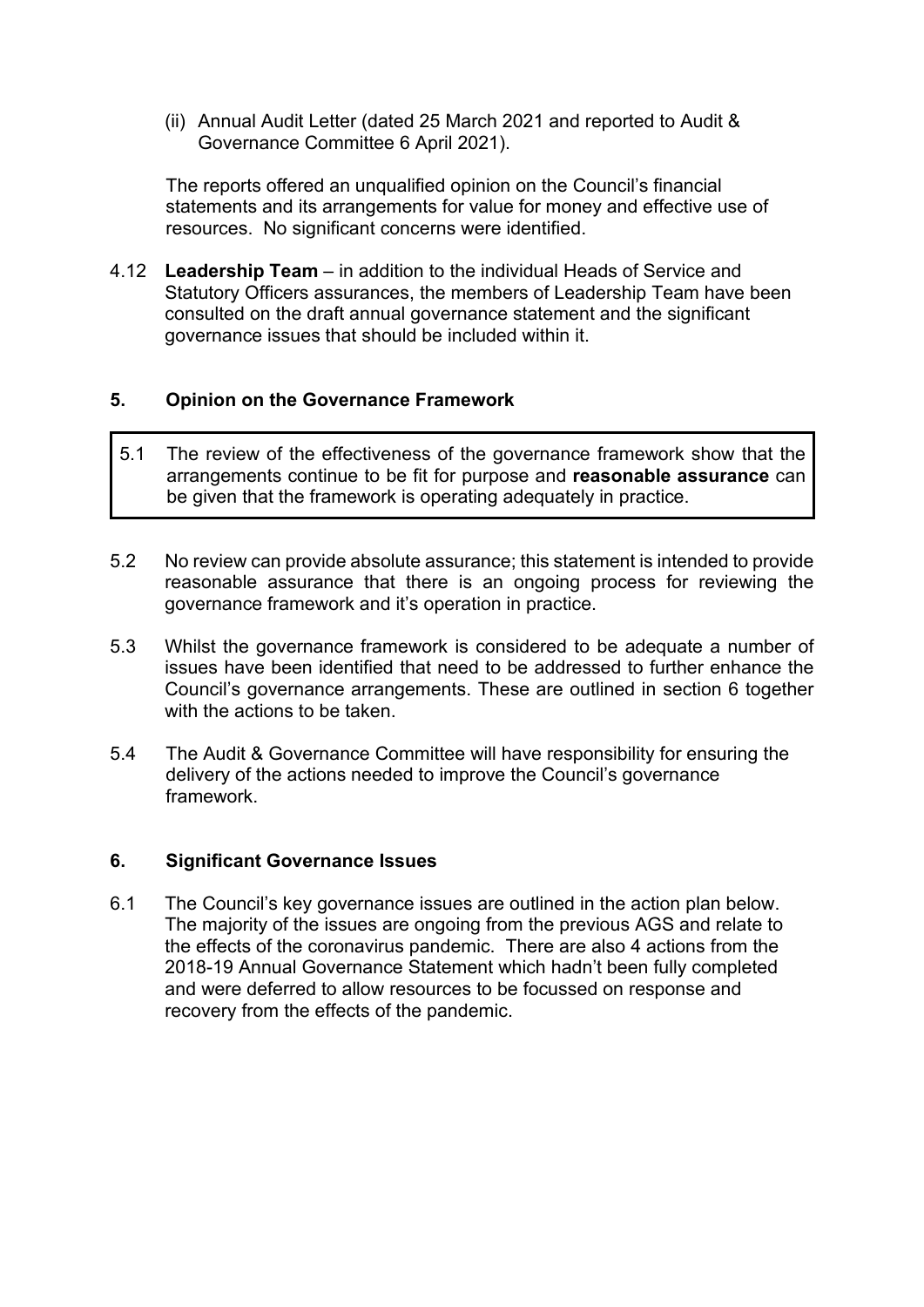| <b>ISSUE &amp; ACTION</b>                                                                                                                                                                                                                                                                                                                                                                                                                                                   | <b>OFFICER</b><br><b>RESPONSIBLE</b>               | <b>TARGET</b><br><b>DATE</b> |
|-----------------------------------------------------------------------------------------------------------------------------------------------------------------------------------------------------------------------------------------------------------------------------------------------------------------------------------------------------------------------------------------------------------------------------------------------------------------------------|----------------------------------------------------|------------------------------|
| <b>Response and Recovery from the</b><br><b>Coronavirus Pandemic</b>                                                                                                                                                                                                                                                                                                                                                                                                        |                                                    |                              |
| A Recovery Strategy was prepared to deal with<br>the effects of COVID-19 on the District and<br>considerable progress has been made in<br>implementing this. Those residual actions which<br>have not yet been completed in full have now<br>been incorporated into the new Corporate Plan<br>which sets out the Council's priorities for the<br>next 3 years.                                                                                                              | Leadership Team                                    | Ongoing                      |
| The Corporate Plan now represents the<br>overarching document of the Council<br>incorporating the Council's Response, Recovery<br>and Reshape Strategy combined with the<br>refreshed medium term priorities, aims and<br>objectives                                                                                                                                                                                                                                        |                                                    |                              |
| <b>Financial Stability</b>                                                                                                                                                                                                                                                                                                                                                                                                                                                  |                                                    |                              |
| The Council has incurred both additional<br>expenditure and a material loss of income from<br>fees and charges etc. Despite receiving some<br>additional grant funding, the pandemic has<br>had a significant impact on the Council's<br>finances during 2020-21 and this is continuing<br>into 2021-22 as a result of the impact on the<br>Local Economy. This compounds the ongoing<br>financial uncertainty regarding the future funding<br>regime for local government. | Managing<br>Director and<br><b>Head of Finance</b> |                              |
| This has been/ will be addressed by:                                                                                                                                                                                                                                                                                                                                                                                                                                        |                                                    |                              |
| COVID-<br>Monitoring the Financial Impact of<br>19;                                                                                                                                                                                                                                                                                                                                                                                                                         | <b>Head of Finance</b>                             | Ongoing                      |
| Implementing an Interim Financial strategy;                                                                                                                                                                                                                                                                                                                                                                                                                                 | <b>Head of Finance</b>                             | Completed                    |
| Refreshing the Medium Term Financial Plan;<br>and                                                                                                                                                                                                                                                                                                                                                                                                                           | <b>Head of Finance</b>                             | Ongoing                      |
| Determining a Financial Recovery Strategy.                                                                                                                                                                                                                                                                                                                                                                                                                                  | <b>Head of Finance</b>                             | Ongoing                      |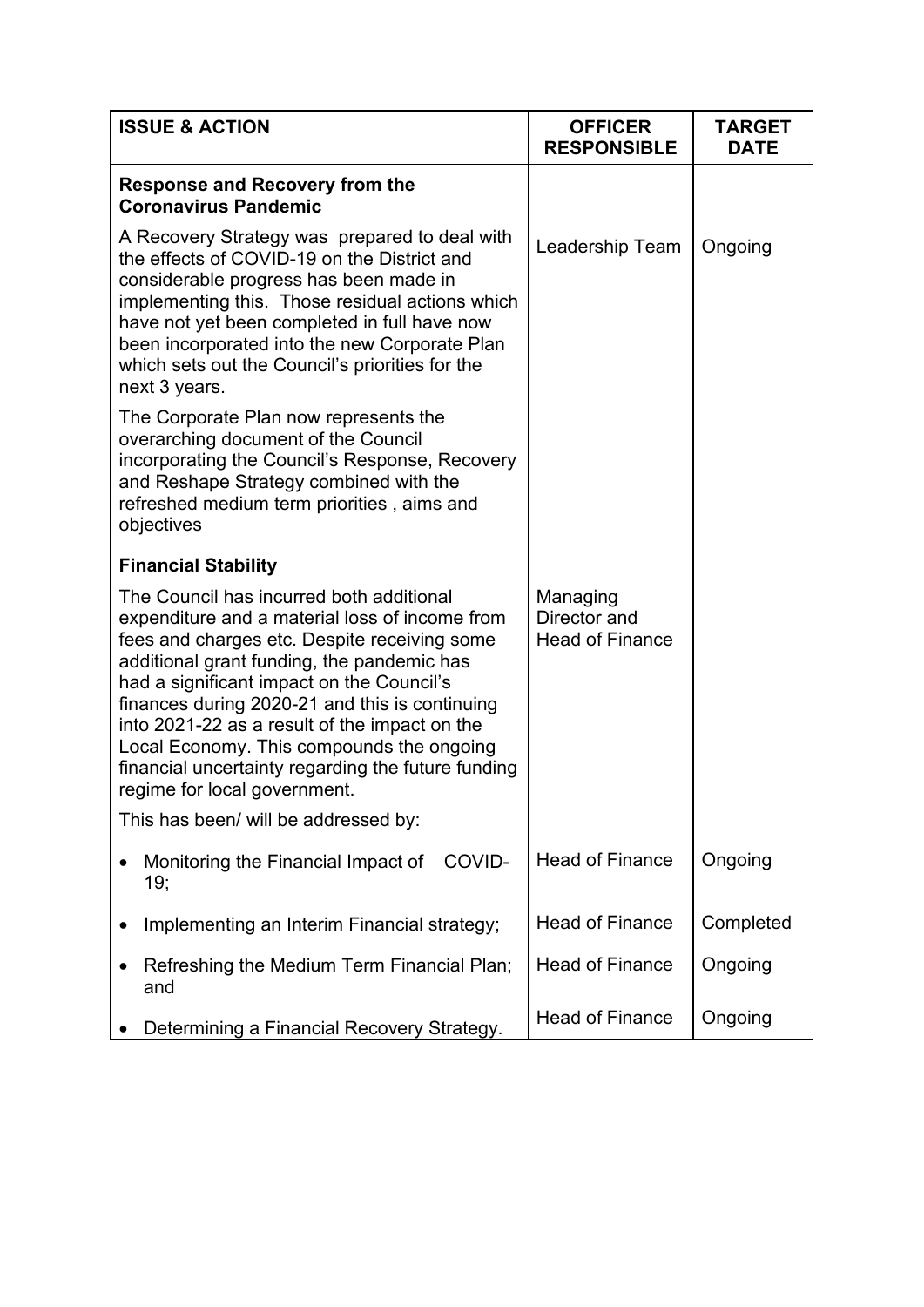|           | <b>ISSUE &amp; ACTION</b>                                                                                                                                                                                                                                                            | <b>OFFICER</b><br><b>RESPONSIBLE</b> | <b>TARGET</b><br><b>DATE</b> |
|-----------|--------------------------------------------------------------------------------------------------------------------------------------------------------------------------------------------------------------------------------------------------------------------------------------|--------------------------------------|------------------------------|
|           | The Economy of the District                                                                                                                                                                                                                                                          |                                      |                              |
|           | The pandemic is having a considerable impact<br>on the economy of the District and the Council's<br>plans will be reviewed to reflect this, the timing of<br>this will be linked to the end of existing<br>Government support measures likely to be at the<br>end of September 2021. | Head of<br>Economic<br>Prosperity    | Ongoing                      |
|           | During 2020/21, an Economic Recovery Plan<br>was put in place setting out the actions for the<br>initial response and recovery.                                                                                                                                                      |                                      |                              |
|           | In the longer term, Supporting Economic<br>Recovery is a key priority in the new Corporate<br>Plan and this sets out the key actions for 2021-<br>24 which includes                                                                                                                  |                                      |                              |
| ٠         | Working with McArthurGlen to maximise the<br>economic benefits of the new Designer Outlet                                                                                                                                                                                            |                                      |                              |
| $\bullet$ | Supporting local businesses with<br>their<br>recovery through the provision of advice and<br>support grants                                                                                                                                                                          |                                      |                              |
| $\bullet$ | Working in partnership to provide support to<br>newly unemployed residents to increase skills<br>levels                                                                                                                                                                              |                                      |                              |
| $\bullet$ | Developing plans to re-shape our town<br>centres                                                                                                                                                                                                                                     |                                      |                              |
| $\bullet$ | bid<br>£20m<br>Submitting<br>for<br>the<br>to<br>a<br>Government's Levelling Up Fund for Cannock<br><b>Town Centre</b>                                                                                                                                                               |                                      |                              |
|           | Investing £12.9m of our Housing Investment<br>Fund to deliver c100 new Council properties                                                                                                                                                                                            |                                      |                              |
|           | Supporting the re-development of the former<br>Rugeley Power Station to create a zero<br>carbon community.                                                                                                                                                                           |                                      |                              |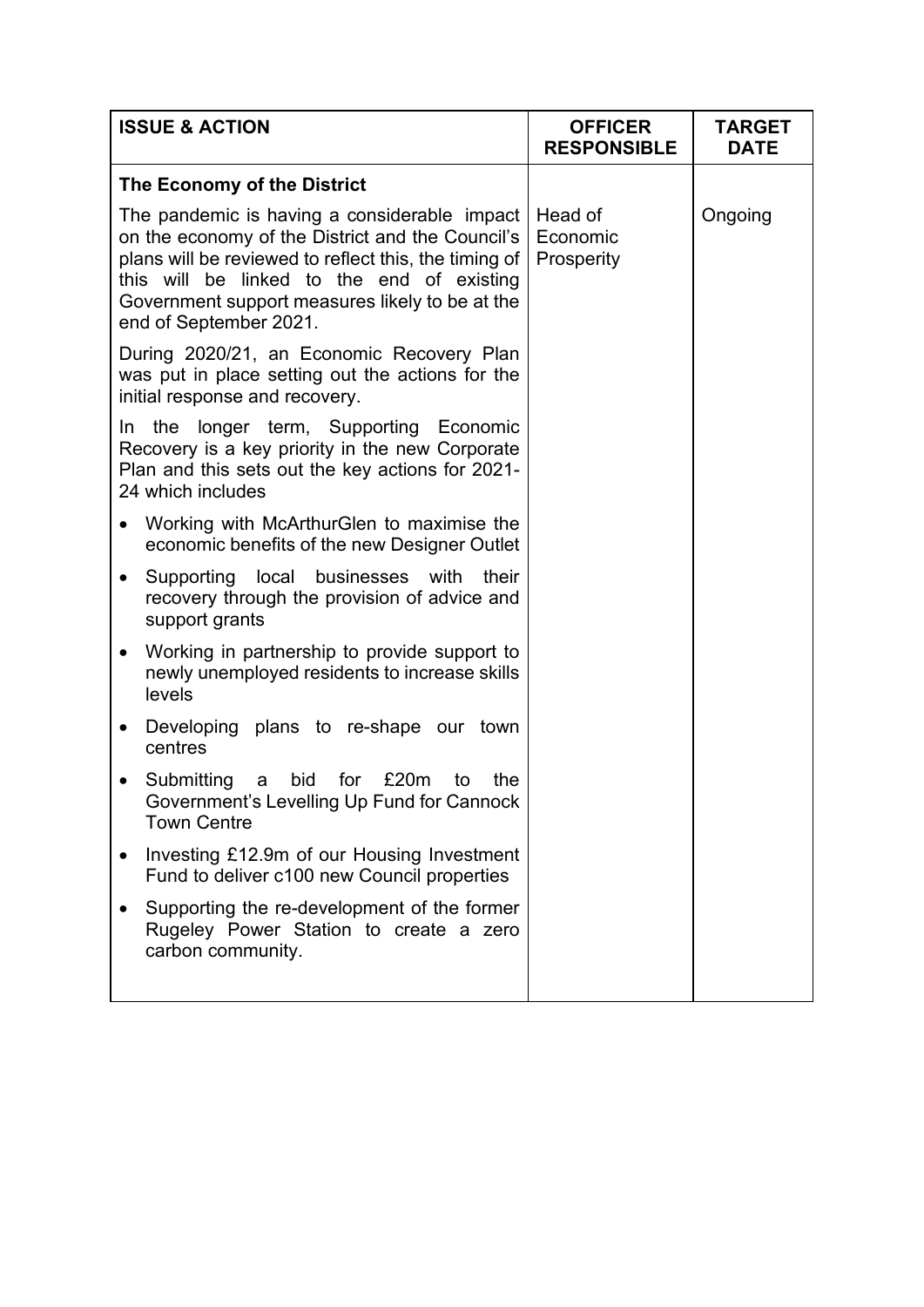| <b>ISSUE &amp; ACTION</b>                                                                                                                                                                                                                                                                                                                                                                                                                          | <b>OFFICER</b><br><b>RESPONSIBLE</b>                  | <b>TARGET</b><br><b>DATE</b> |
|----------------------------------------------------------------------------------------------------------------------------------------------------------------------------------------------------------------------------------------------------------------------------------------------------------------------------------------------------------------------------------------------------------------------------------------------------|-------------------------------------------------------|------------------------------|
| The Council's Key Contractors                                                                                                                                                                                                                                                                                                                                                                                                                      |                                                       |                              |
| The Council's key contractors, in particular its<br>Leisure contractor IHL, have been adversely<br>affected by the successive lockdowns.                                                                                                                                                                                                                                                                                                           | Head of<br>Environment &<br><b>Healthy Lifestyles</b> | Ongoing                      |
| In addition, the originating authority of IHL,<br>Wigan Metropolitan Council terminated their<br>contract with IHL wef from the 1 April 2021.                                                                                                                                                                                                                                                                                                      |                                                       |                              |
| Revised arrangements have now been put in<br>place with IHL and Selby District Council, the<br>other remaining contract of IHL, to secure the<br>medium term future of the contract. In<br>accordance with the options contained in the<br>current contract that terminates in February<br>2022 the contract for CCDC has been extended<br>by five years, subject to annual agreement of<br>the Management Fee.                                    |                                                       |                              |
| The Council is continuing to work to support<br>them by providing financial assistance re the<br>impact of the pandemic and in implementing<br>their recovery plans.                                                                                                                                                                                                                                                                               |                                                       |                              |
| <b>Officer Capacity</b>                                                                                                                                                                                                                                                                                                                                                                                                                            | Managing                                              | Ongoing                      |
| With the delivery of essential services, key<br>projects, the introduction of new services, and<br>work on recovery, resources are stretched. Early<br>in the first lockdown, key projects planned for<br>2020-21 were re-prioritised and a number were<br>either deferred or reshaped to reflect the impact<br>of the pandemic. Priorities have been kept under<br>review throughout.                                                             | <b>Director</b>                                       |                              |
| Priorities and capacity have been taken into<br>account in preparing the new Corporate Plan for<br>2021-24 and the supporting delivery plans. 9 key<br>strategic priority projects have been identified for<br>2021-22 and additional resources have been<br>allocated where appropriate.                                                                                                                                                          |                                                       |                              |
| In 2021 there is a short-term capacity issue at<br>senior management level due to the MD leaving,<br>one Head of Service retiring and the interim MD<br>due to retire at the end of July. Interim staffing<br>arrangements, covering an initial 12 month<br>period, have been put in place pending a review<br>of the potential to share a Chief Executive on an<br>ongoing basis and other services more widely<br>with Stafford Borough Council. |                                                       |                              |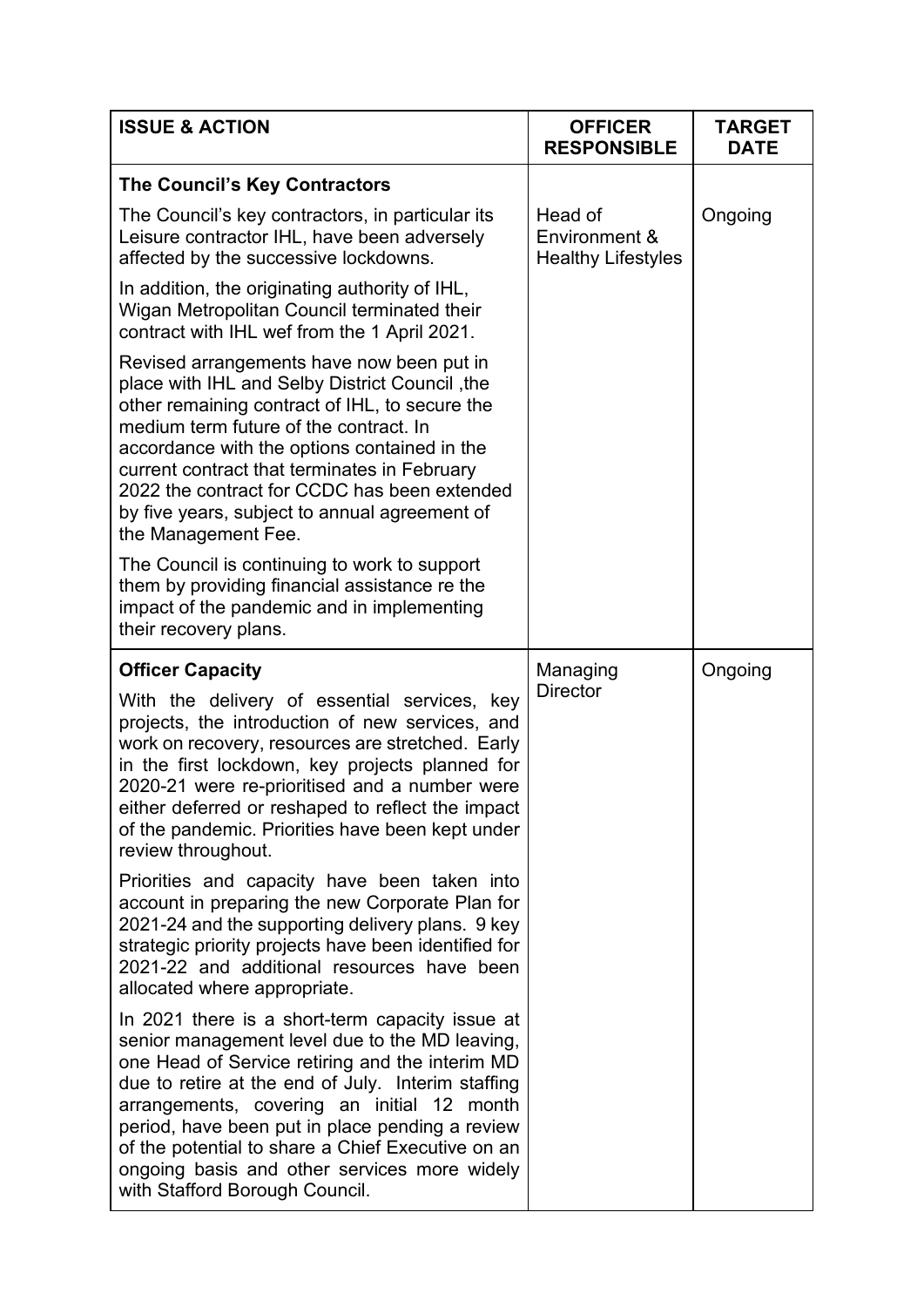| <b>ISSUE &amp; ACTION</b>                                                                                                                                                                                                                                                                                                                                                                                                                                                                                                                                                                       | <b>OFFICER</b><br><b>RESPONSIBLE</b>   | <b>TARGET</b><br><b>DATE</b> |
|-------------------------------------------------------------------------------------------------------------------------------------------------------------------------------------------------------------------------------------------------------------------------------------------------------------------------------------------------------------------------------------------------------------------------------------------------------------------------------------------------------------------------------------------------------------------------------------------------|----------------------------------------|------------------------------|
| <b>Shared Services</b><br>The interim arrangements include the sharing of<br><b>Stafford Borough Councils Chief Executive with</b><br>Cannock Chase District Council pending the<br>development of a business case to assess the<br>potential for an extension to the existing sharing<br>of services between the two Councils.                                                                                                                                                                                                                                                                 | <b>Shared Services</b><br><b>Board</b> | January<br>2022              |
| The sharing arrangement is for a 14 month<br>period wef 1 June 2021, including a handover<br>period of 2 months, the development and<br>consideration of a business case within a further<br>6 months, and then either confirmation of the<br>ongoing sharing arrangements or a six month<br>cover period whereby CCDC determine their<br>own arrangements for the Head of Paid service<br>role. The business case will include a review of<br>the governance arrangements that would be<br>needed to support the sharing of a Chief<br>Executive and further services. The key actions<br>are: |                                        |                              |
| Development of the business case<br>$\bullet$                                                                                                                                                                                                                                                                                                                                                                                                                                                                                                                                                   |                                        |                              |
| Review of governance arrangements<br>$\bullet$                                                                                                                                                                                                                                                                                                                                                                                                                                                                                                                                                  |                                        |                              |
| Business case to be submitted to both<br><b>Councils for consideration</b>                                                                                                                                                                                                                                                                                                                                                                                                                                                                                                                      |                                        |                              |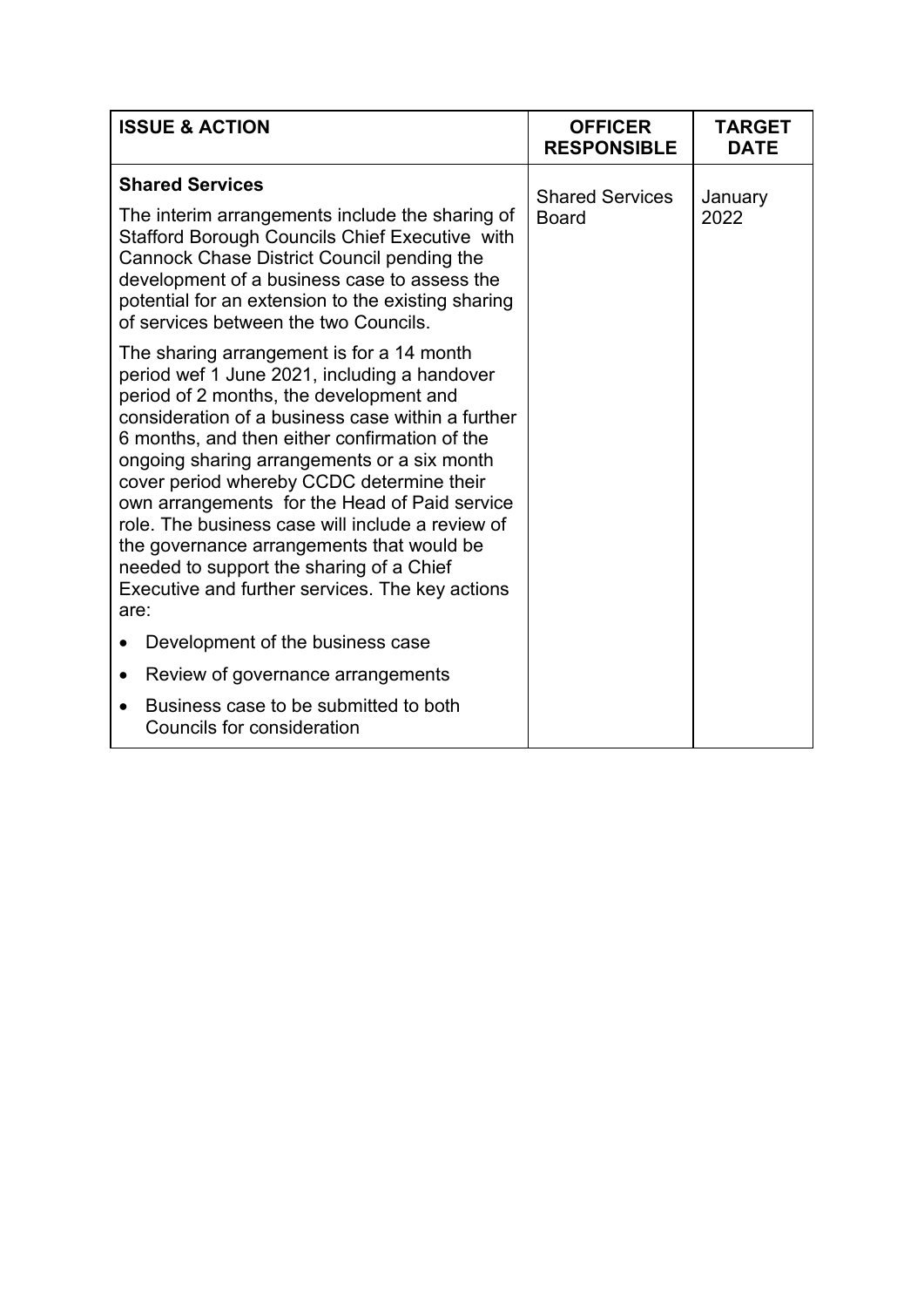| <b>ISSUE &amp; ACTION</b>                                                                                                                                                                                                                                                                                                                                                                                                         | <b>OFFICER</b><br><b>RESPONSIBLE</b>                | <b>TARGET</b><br><b>DATE</b>    |
|-----------------------------------------------------------------------------------------------------------------------------------------------------------------------------------------------------------------------------------------------------------------------------------------------------------------------------------------------------------------------------------------------------------------------------------|-----------------------------------------------------|---------------------------------|
| <b>Decision Making Meetings</b>                                                                                                                                                                                                                                                                                                                                                                                                   |                                                     |                                 |
| The first lockdown affected the normal<br>committee meeting cycle, with a number of<br>meetings cancelled/postponed.                                                                                                                                                                                                                                                                                                              | <b>Chief Executive</b><br>and Monitoring<br>Officer | Will be kept<br>under<br>review |
| As a result of the need to make urgent decisions<br>during the pandemic, regular meetings were<br>held with all political group leaders to brief them<br>and take decisions where necessary. A<br>Recovery Overview Board comprising all Group<br>Leaders and a number of Cabinet Members was<br>established to shape the response to and<br>planning for recovery from the pandemic.                                             |                                                     |                                 |
| The introduction of virtual meetings allowed for a<br>settled calendar of meetings to be re-instated<br>and this included Remote Cabinet Meetings.                                                                                                                                                                                                                                                                                |                                                     |                                 |
| However, since May 2021 the need for the<br>physical attendance of Members at decision<br>making meetings has been re-introduced. This<br>presents a number of challenges to ensure that<br>democratic processes can take place and<br>safely. Risk assessments are being undertaken<br>for each venue used. Virtual attendance is being<br>considered where it is lawful to do so. Delegated<br>authorities are kept up to date. |                                                     |                                 |
| <b>Cyber Security</b>                                                                                                                                                                                                                                                                                                                                                                                                             | Head of                                             | November                        |
| There is an increasing risk of cyber attacks.<br>Work is planned to further enhance the<br>Council's security arrangements and this<br>includes:                                                                                                                                                                                                                                                                                  | Technology                                          | 2021                            |
| A Cyber Security group to be formed<br>Access to the network to be limited to<br>corporate devices only<br>a checklist of Cyber specific action to be added<br>to the Technology Major Incident process for<br>response in the event of an incident.<br>Cyber Awareness training made compulsory.<br>Protective Domain Name Servers used on all<br>corporate devices                                                              |                                                     |                                 |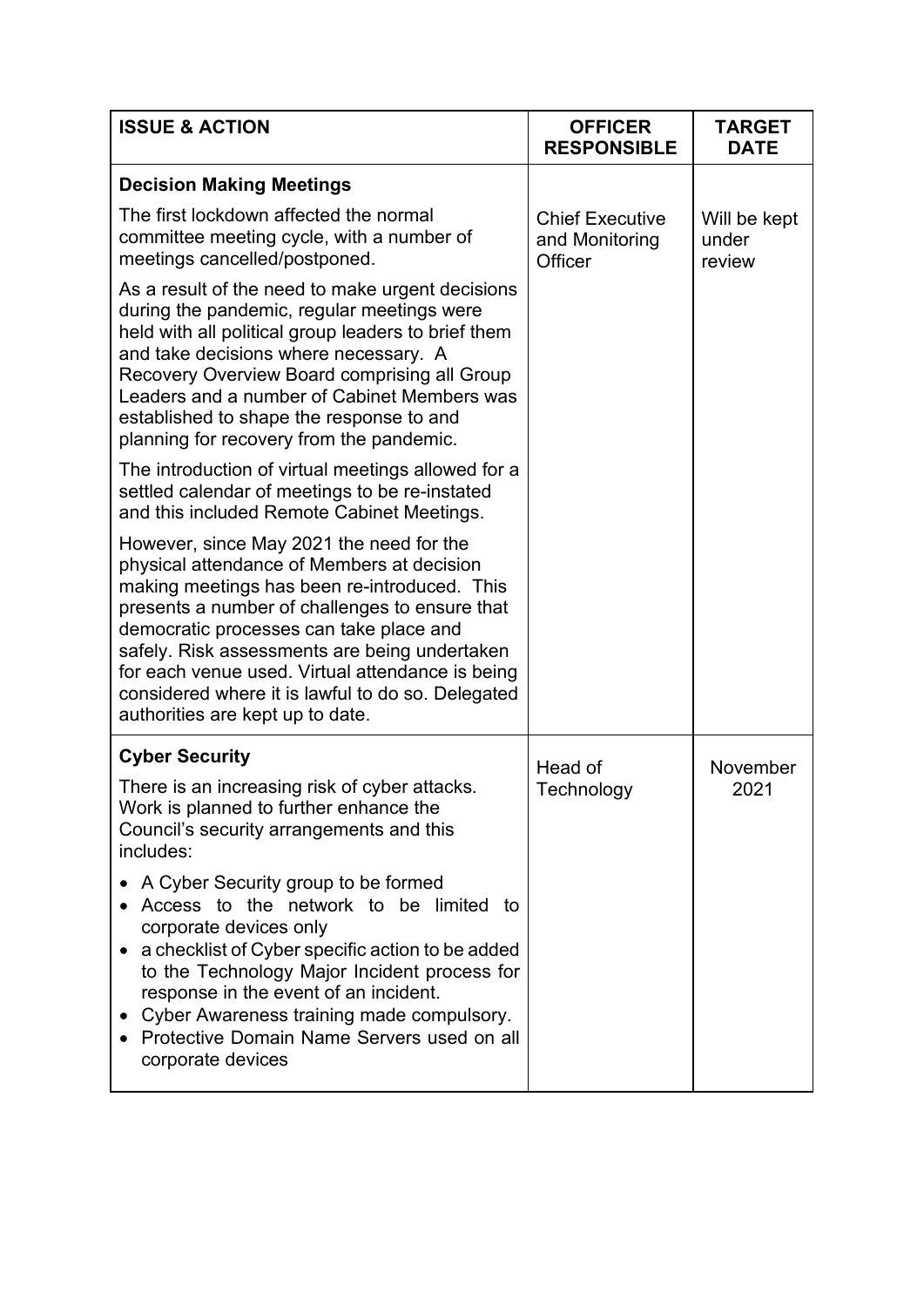| <b>ISSUE &amp; ACTION</b>                                                                                                                                                                                                                                                     | <b>OFFICER</b><br><b>RESPONSIBLE</b>                    | <b>TARGET</b><br><b>DATE</b> |
|-------------------------------------------------------------------------------------------------------------------------------------------------------------------------------------------------------------------------------------------------------------------------------|---------------------------------------------------------|------------------------------|
| <b>New Finance System</b>                                                                                                                                                                                                                                                     | <b>Head of Finance</b>                                  | Ongoing                      |
| The Council has procured a new Finance<br>system. The implementation timetable has been<br>impacted by the pandemic and a phased<br>implementation introduced. The main system<br>went live on 1 April 2021 but other elements will<br>be implemented over the coming months. |                                                         |                              |
| Contingency plans were put in place to maintain<br>the existing financial system for a 12 month<br>period                                                                                                                                                                     |                                                         |                              |
| The core external elements of the system in<br>terms of payments to creditors, etc and income<br>collection were up and running from day one.                                                                                                                                 |                                                         |                              |
| Teething troubles are being experienced with<br>the new internal accounting elements of the<br>system and the following actions are planned:                                                                                                                                  |                                                         |                              |
| Ongoing project management                                                                                                                                                                                                                                                    |                                                         |                              |
| Testing and checking that the system is<br>operating as expected                                                                                                                                                                                                              |                                                         |                              |
| User training.                                                                                                                                                                                                                                                                |                                                         |                              |
| Post implementation review                                                                                                                                                                                                                                                    |                                                         |                              |
| The Council's financial accounts for 2020-21 are<br>being closed down on the old system                                                                                                                                                                                       |                                                         |                              |
| <b>Employees' Code of Conduct (deferred in</b><br>2020-21 due to pandemic)                                                                                                                                                                                                    | <b>Head of Human</b><br>Resources, Head                 | December<br>2021             |
| The review of the Employees' Code of Conduct<br>has been completed. The revised Code has<br>been agreed with Leadership Team. Managers<br>and the Trade Unions need to be consulted<br>before the Code is passed to Council for<br>approval.                                  | of Law &<br>Administration<br>and Head of<br>Governance |                              |
| The Code will be reviewed in light of the impact<br>of COVID-19 to see if any changes need to be<br>made before it is consulted on and passed to<br>Council for approval                                                                                                      |                                                         |                              |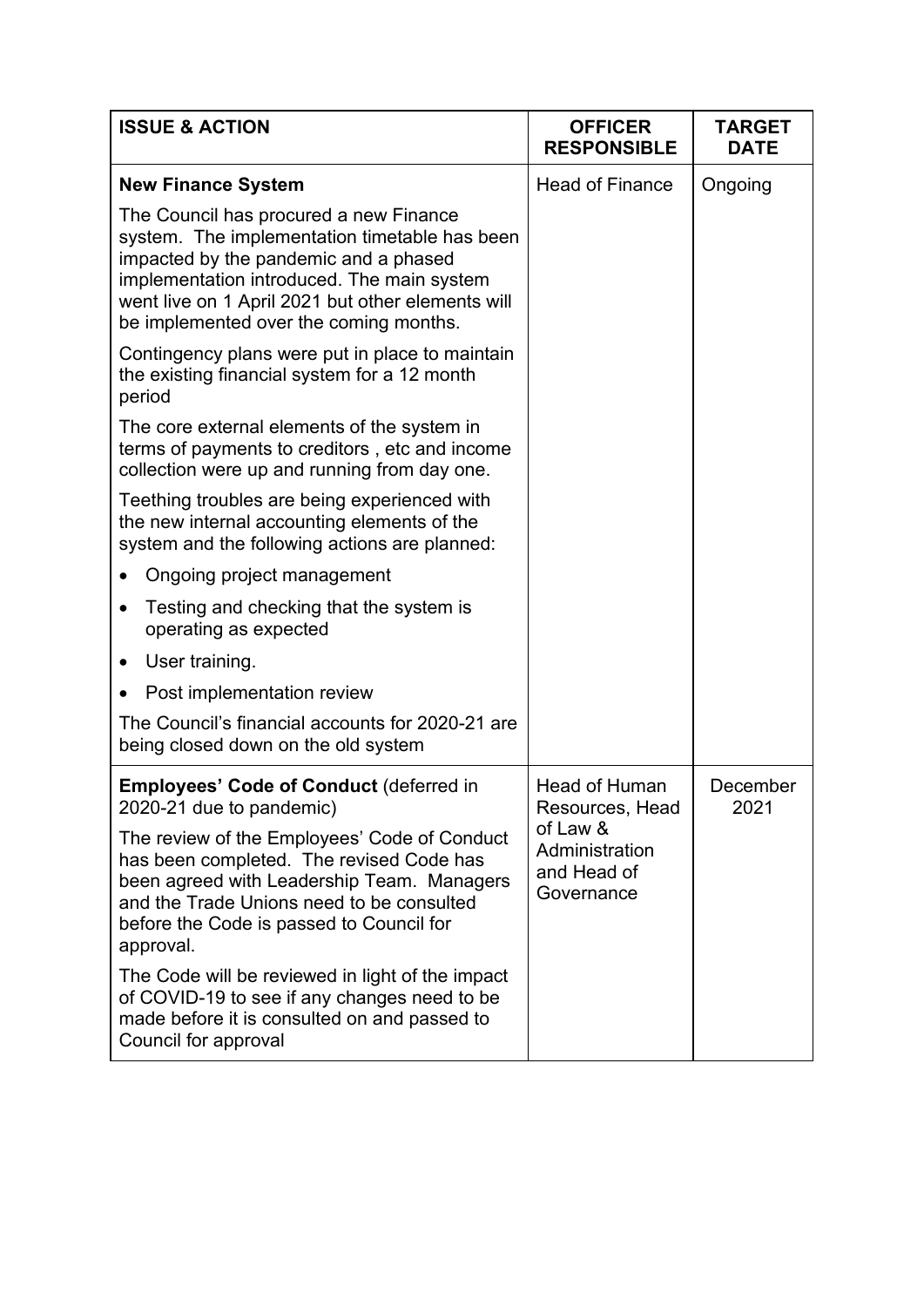| <b>ISSUE &amp; ACTION</b>                                                                                                                                                                                                                                                                                                                                                                                                                                                                             | <b>OFFICER</b><br><b>RESPONSIBLE</b>                                        | <b>TARGET</b><br><b>DATE</b> |
|-------------------------------------------------------------------------------------------------------------------------------------------------------------------------------------------------------------------------------------------------------------------------------------------------------------------------------------------------------------------------------------------------------------------------------------------------------------------------------------------------------|-----------------------------------------------------------------------------|------------------------------|
| <b>Information Governance (deferred in 2020-21</b><br>due to pandemic)<br>An Information Governance Framework has<br>been drafted to complement the existing policy<br>documents. The next stage is for this to be<br>considered by Leadership Team<br>The revision of the Retention of Documents<br>Schedule needs to be completed and all<br>employees made aware of it.                                                                                                                            | Head of<br>Governance &<br>Corporate<br><b>Services</b>                     | December<br>2021             |
| <b>Contracts Register</b> (deferred in 2020-21 due to<br>pandemic)<br>Management of Contracts in particular ensuring<br>adequate timeframe for re-letting of major<br>contracts e.g. housing/leisure.<br>Develop and maintain departmental contracts<br>registers and procurement plans to support the<br>timely planning for the procurement of contracts<br>in future.                                                                                                                              | Head of<br>Governance &<br>Corporate<br>Services and<br>Leadership Team     | October<br>2021              |
| <b>Effective management of Corporate Assets</b><br>and compliance (deferred in 2020-21 due to<br>pandemic)<br>• Ensure robust systems in place to secure<br>compliance across full range of building<br>related risks:<br>• Review condition surveys for Council owned<br>assets and identify a phased plan<br>for<br>maintenance<br>investment (linked<br>to<br>$\frac{1}{2}$<br>development of Asset Strategy /<br>Plan<br>below)Development of<br>new<br>Asset<br>a<br>Management Strategy / Plan. | Head of<br>Economic<br>Prosperity and<br><b>Corporate Assets</b><br>Manager | Ongoing                      |

**Signed:**

…………………………………………………… …………………………

Chair of the Audit & Governance Committee Date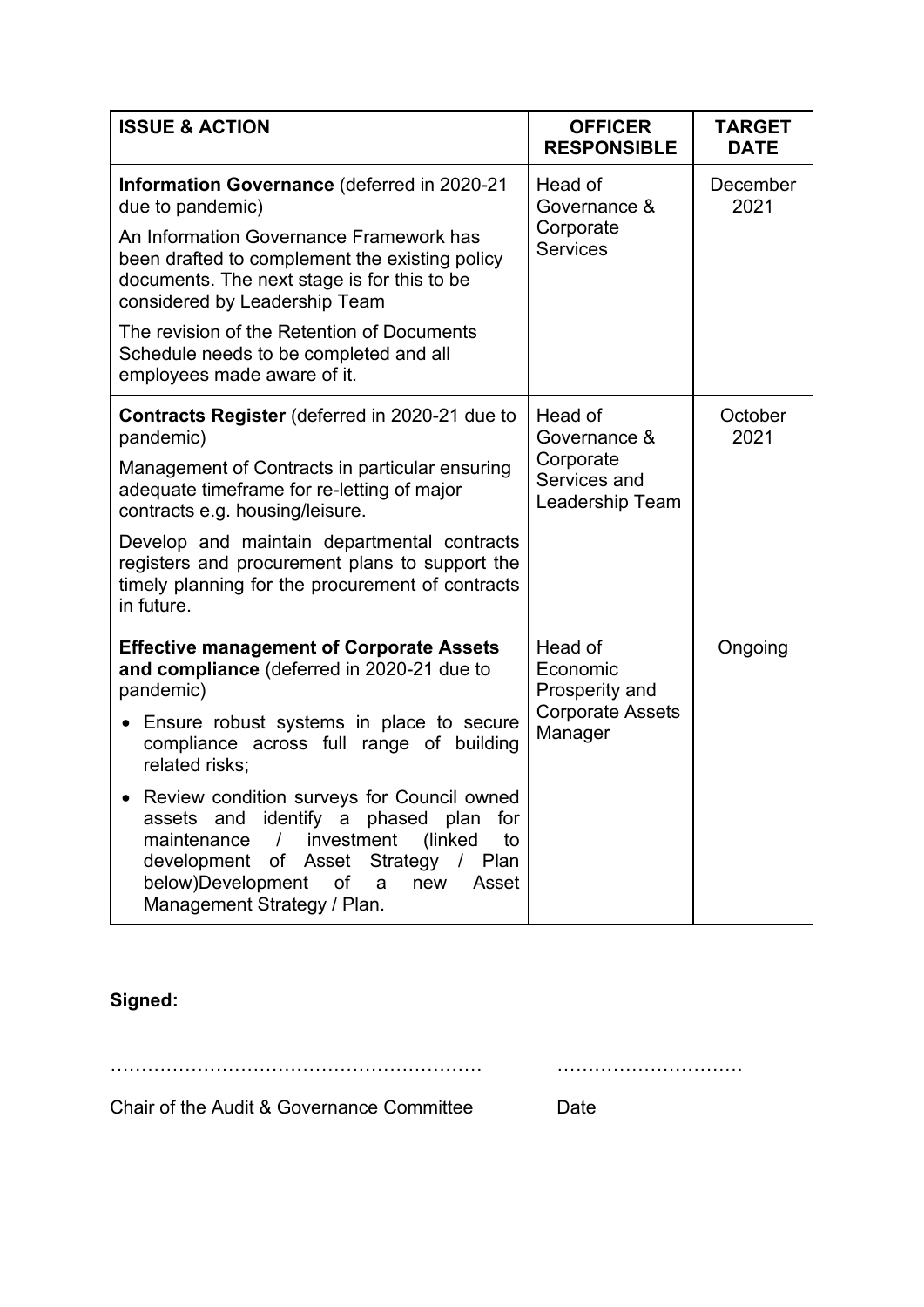…………………………………………………… ………………………… Leader of the Council **Date** …………………………………………………… ………………………… Managing Director **Date** 

on behalf of Cannock Chase District Council